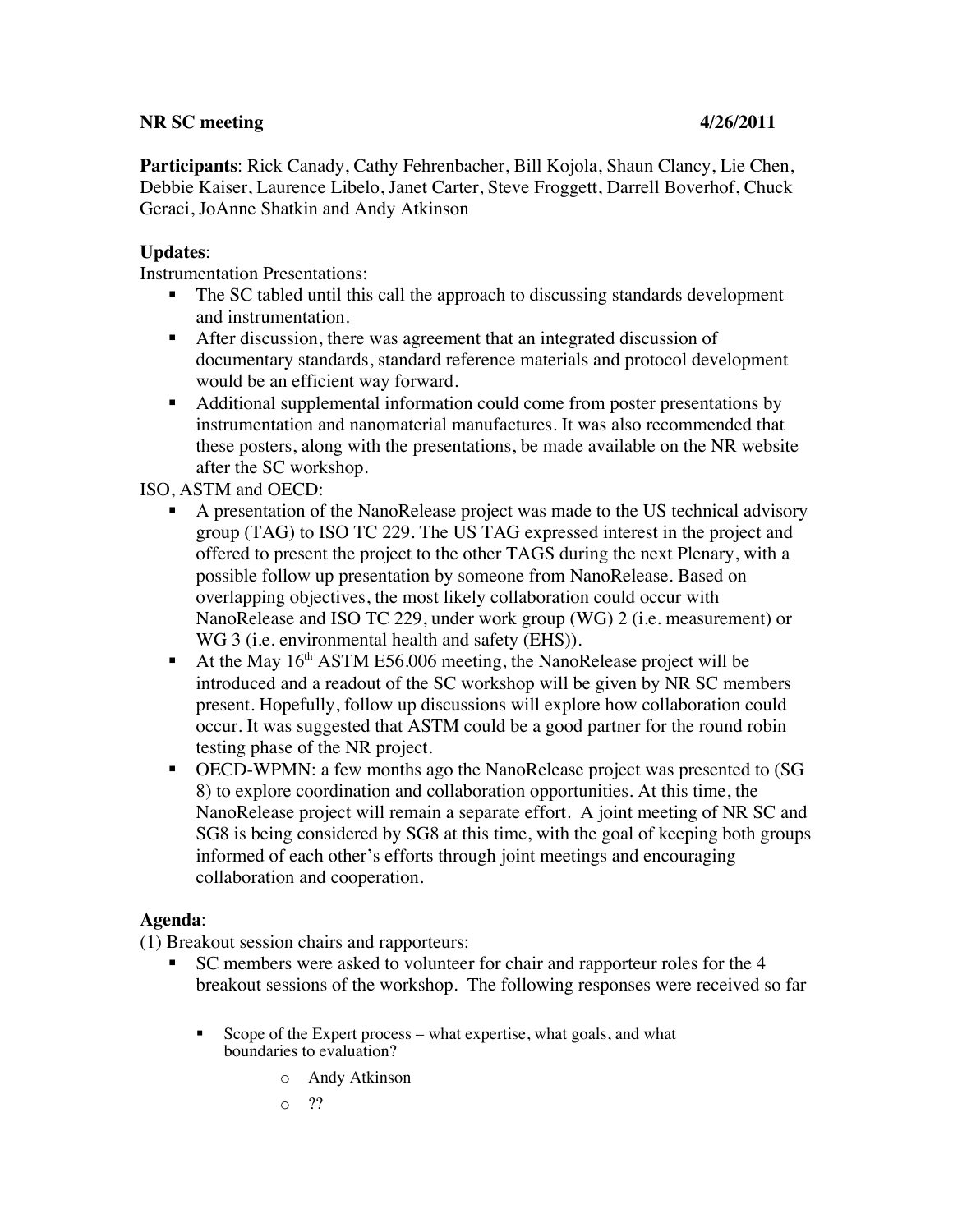- Scope of the State of Science document
	- o Bill Kojola
	- o Steve Froggett
- Round robin testing study design, informatics, measures of success, lab characteristics that would be needed
	- o Darrell Boverhof
	- o ??
- Standard methods development when and how to implement in the project
	- o Debbie Kaiser
	- o Robert Cook

Janet Carter volunteered as a free agent for where there is a need.

Members who were not at the call, or who are feeling guilt, are encouraged to step forward now to fill the gaps. It is likely that these roles will continue in some fashion after the workshop, so therefore an indication of interest in working on one of the topics would also be useful. We are not limited to 2 SC members leading a breakout.

(2) Confirm standing NR SC meeting day / time

- Approximately six months ago, the SC members agreed to hold meetings every other week (a two week interval) on Tuesday at 2pm. Over time, a few requests have been made to move either the time and/or day of these meetings. Can we come to agreement on a new time and day?
- The group agreed to move the next meeting date to next week, Tuesday at 10am EDT. From then on, the meetings would resume the every other week (bi-weekly) interval.
- *Next NR SC meeting: May 3rd at 10:00 EDT. Less than a week away!*

(3) Propose date for Expert Workshop:

- The group agreed that choosing an exact date at this time may be too difficult, but thinking about the expert process with a general idea of when the SC could have the expert meeting will be very helpful with planning.
- The expert process will tentatively take 5-6 months, and comprise four different working groups (1 from each breakout session) developing white papers to be presented at the Expert Meeting. The expert meeting will then inform the study design of the round robin testing and next steps.
- Based on this big picture view of the expert process, there was general agreement that Jan 2012 is a good target for the Expert Meeting; as it would be after the holidays and plenary meetings of both ISO TC 229 (S. Africa in Nov) and the OECD-WPMN (Paris in Dec)

(4) Begin to identify labs for round robin testing: